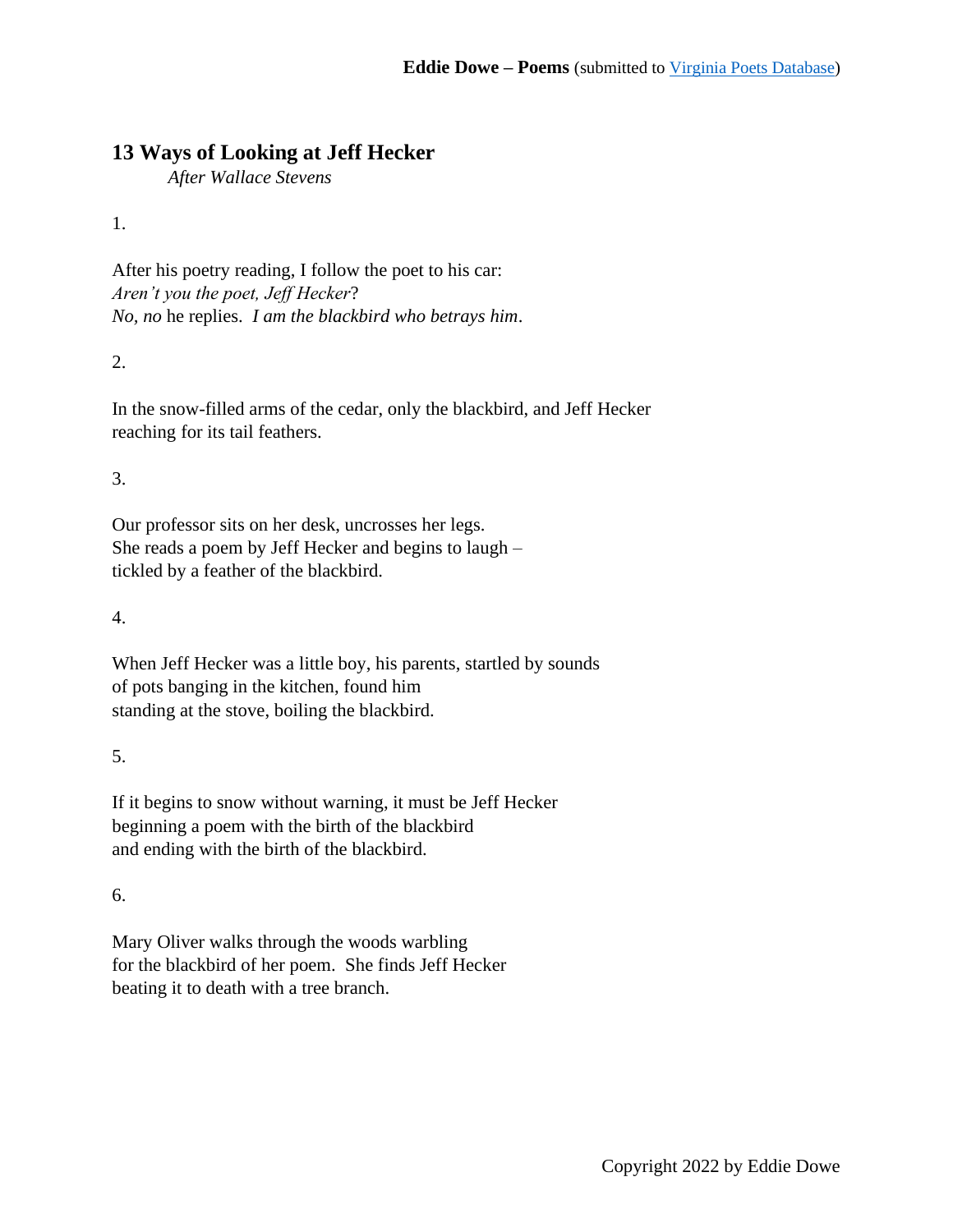#### 7.

Before the altar, Jeff Hecker tips his top hat, taps his cane, lifts his black suit tails like the wings of the blackbird.

### 8.

Jeff Hecker believes Edgar Allan Poe should have titled "The Raven" the "Blackbird" mainly for the alliteration , but also because, what difference would it make?

#### 9.

*Everything I believe*, *so does the blackbird*, Jeff Hecker tells me. *I know who I am* – *so does the blackbird*.

#### 10.

A child found the bones of the blackbird, asked if they should bury it. They dug the hole and Jeff Hecker sang, *Blackbird singing in the dead of night*.

#### 11.

Jeff Hecker and his wife, Robin, are one. Jeff Hecker, his wife Robin, and the blackbird are three.

#### 12.

*If I were an animal*, Jeff Hecker tells me, *I would be the blackbird accidentally flown into the American flag furled at half-mast*.

#### 13.

It is not the shadow of the blackbird Jeff Hecker watches but the shadow of Jeff Hecker the blackbird watches.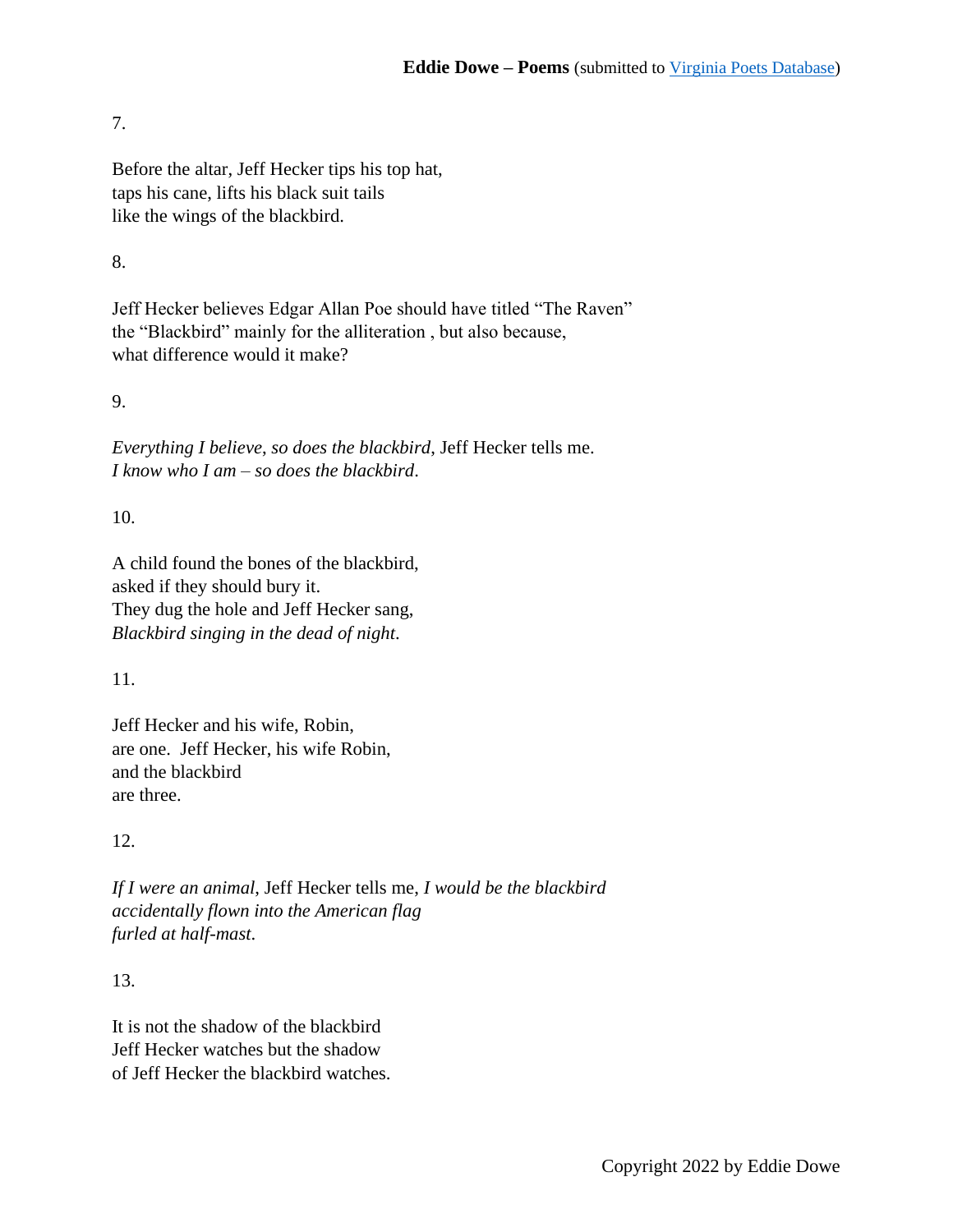# **Bank Robber's Note**

I am in love with you, bank teller. So lift the cool swim of your dress and call me Jesse James.

The clock turns on twelve, its guns drawn. I have a silver dollar in my boot heel.

Kiss me. Your mouth like a bullet, my spurs spinning. Keep your eyes on me.

This is a robbery.